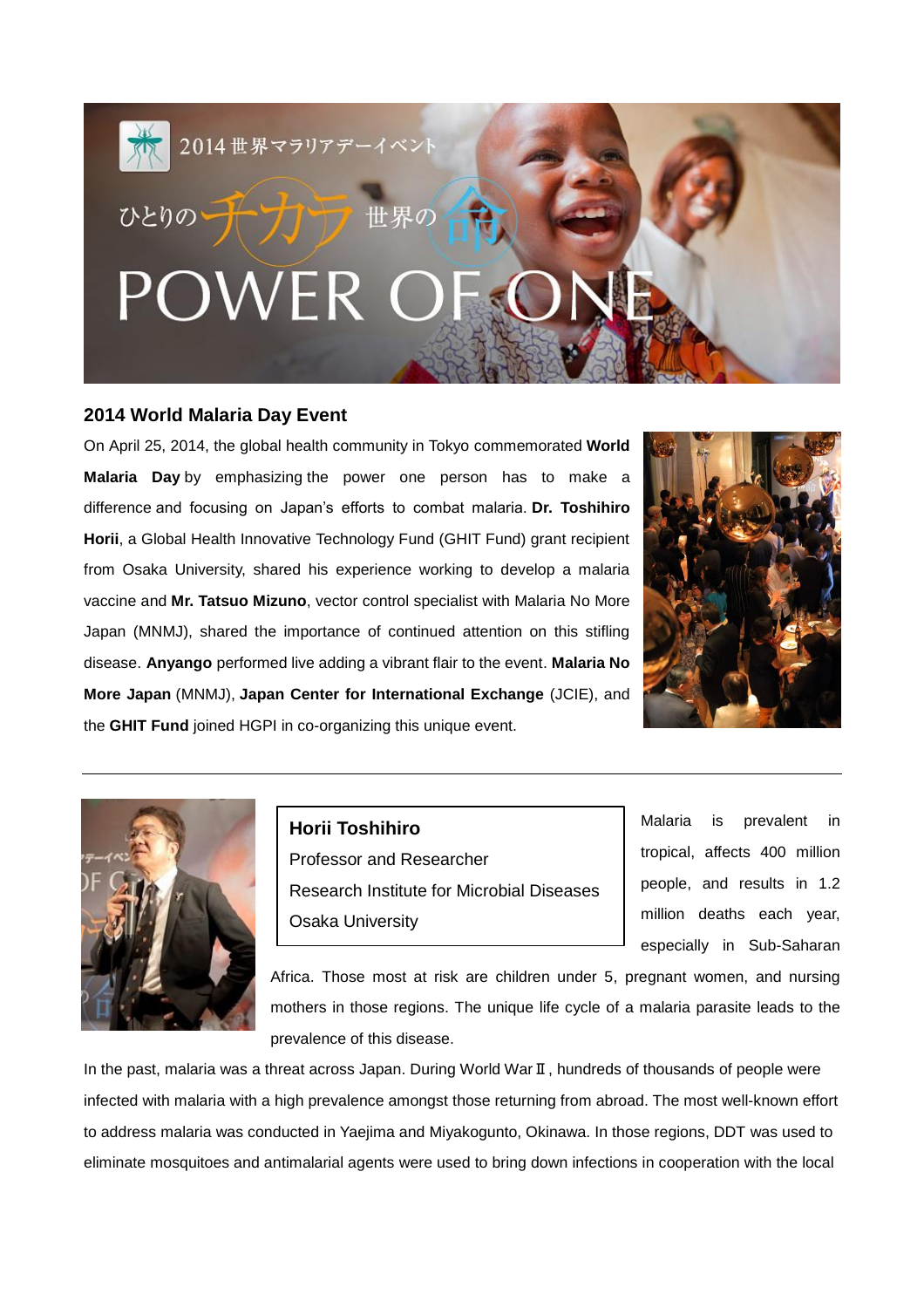population. As a result, malaria in Japan was eradicated by 1961. However, in other Asian countries like South Korea and North Korea, cases of malaria continue to be confirmed. The menace of malaria has not disappeared.

There are several ways to prevent malaria. At Osaka University's Research Institute for Microbial Diseases, we continue to work on developing a malaria vaccine. Effective malaria vaccines do not yet exist and the immune response mechanism to malaria has also not yet been identified. Utilizing the SERA antigenic gene, which is produced by a malaria parasite in human blood cell cycle, we performed clinical trials in Japan and Uganda on BK-SE36 malaria vaccine using the SE36 antigen, a recombinant protein expressed in E. coli. Phase I clinical trials in healthy Japanese adults and in healthy Ugandan adults and children have been conducted and we plan to conduct phase II clinical trials in a larger population. Based on clinical trial outcomes, BK-SE36 is a promising vaccine candidate being developed in Japan.

Dr. Horii's work to develop a malaria vaccine is supported by a grant from the Global Health Innovative Technology Fund. [https://www.ghitfund.org](https://www.ghitfund.org/)



**Tatsuo Mizuno** Executive Director Malaria No More Japan Malaria is a preventable and treatable disease, and efforts to tackle it are now being done worldwide. The results of such global efforts are especially encouraging and

it is reported that the mortality rate of malaria has declined by 42% in this past 12 years. However, while distributing mosquito nets as an employee of Sumitomo Chemical Company, I realized that we must do more in the affected areas. So, after retiring from the company, I continued to engage in projects to eradicate malaria.

I want to inform you what we can do to end malaria. Malaria No More launched the POWER OF ONE campaign in autumn of 2013 with the cooperation of groups such as Novartis, who develops anti-malarial agents. Through this campaign, a 100 yen or one dollar donation funds a diagnostic test or malaria treatment. The donations in Japan can be made through the Malaria No More Japan campaign site. In addition to this project, Malaria No More Japan established the Zero-Malaria Award, which will be given to the individuals and organizations that make efforts to eradicate malaria. The first winner is the Junior Chamber International Japan, which has made a substantial donation over the years to the Nothing But Nets campaign that distributes mosquito-nets to African children.

Sumitomo Chemical's Olyset Net Project<http://sumivector.com/mosquito-nets/olyset-net> Junior Chamber International Japan (JCIJ) [http://www.jaycee.or.jp](http://www.jaycee.or.jp/) Malaria No More Japan's POWER OF ONE<http://mnmj.asia/po1/>